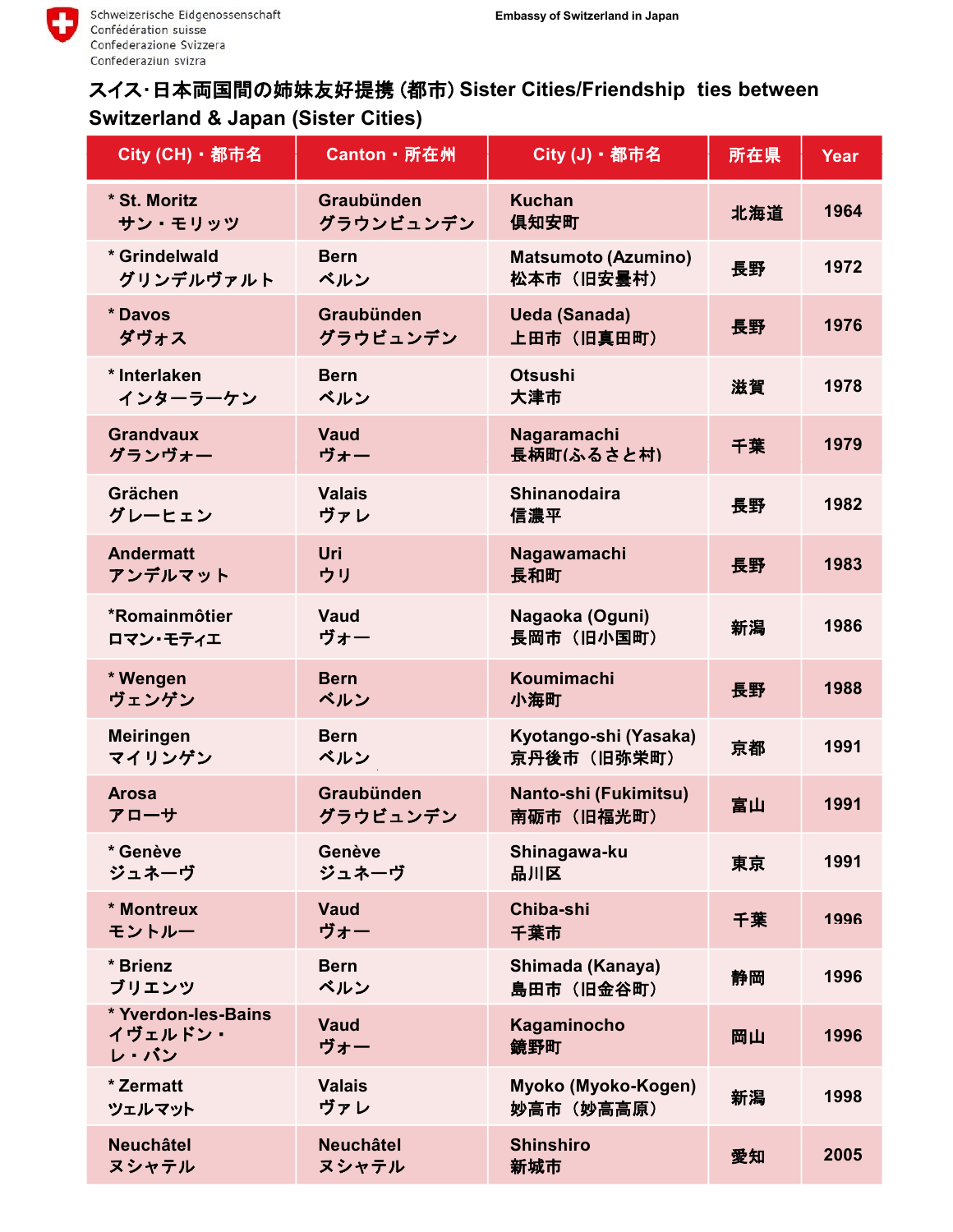## スイス・日本両国間の姉妹友好提携 (都市) **Sister Cities/Friendship ties between Switzerland & Japan (Sister Cities)**

| City (CH) · 都市名 | Canton · 所在州       | City (J) · 都市名  | 所在県 | Year |
|-----------------|--------------------|-----------------|-----|------|
| * Bern<br>ベルン   | <b>Bern</b><br>ベルン | Nara-shi<br>奈良市 | 奈良  | 2015 |

(in parentheses the names of the original partner towns in case of town mergers)

\* Recognized by the Council of Local Authorities for International Relations